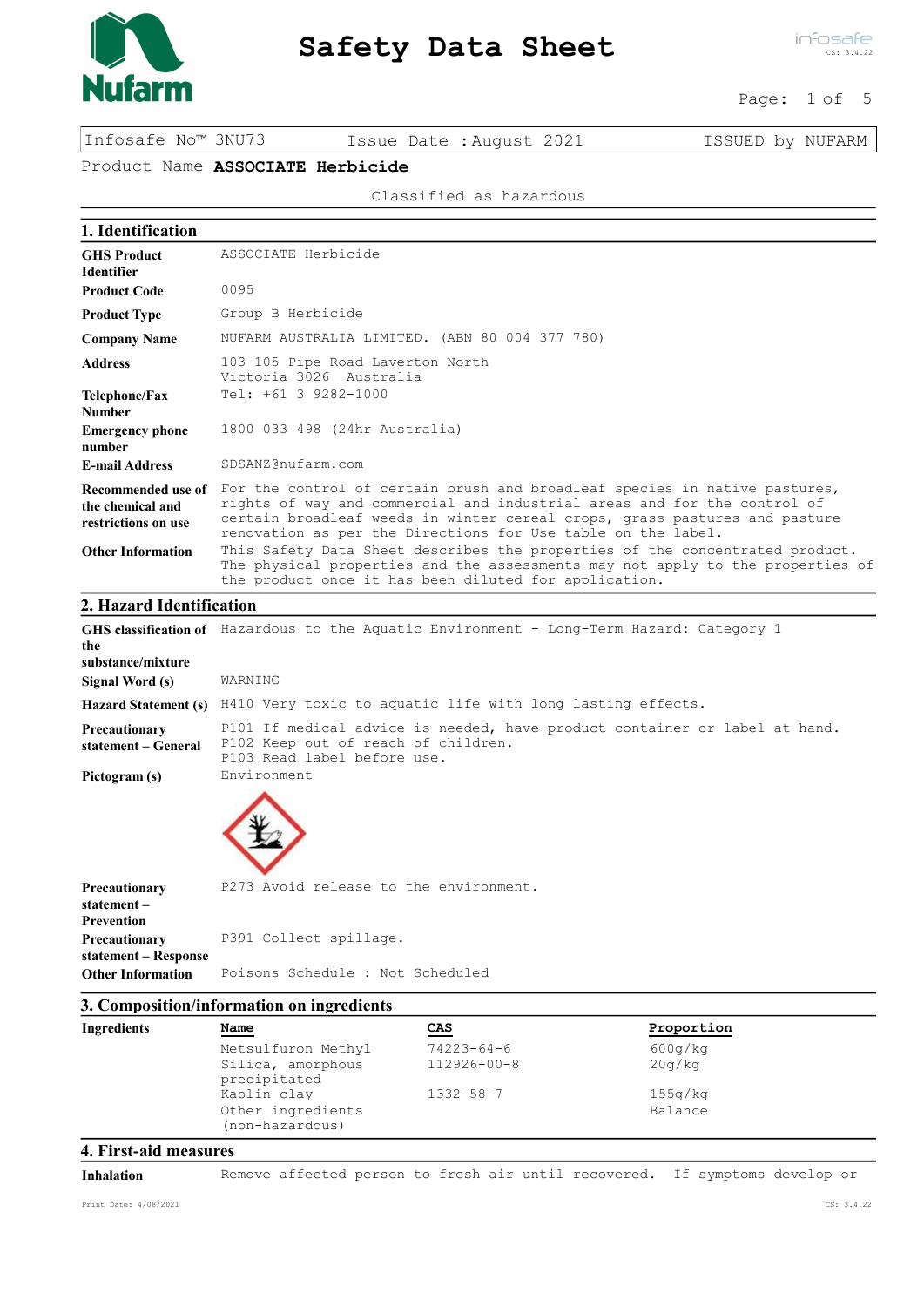

infosafe CS: 3.4.22

#### Page: 2 of 5

| Infosafe No™ 3NU73 | Issue Date : August 2021 | ISSUED by NUFARM |
|--------------------|--------------------------|------------------|
|--------------------|--------------------------|------------------|

## Product Name ASSOCIATE Herbicide

#### Classified as hazardous

|                             | persist, seek medical advice.                                                                                                                                                               |
|-----------------------------|---------------------------------------------------------------------------------------------------------------------------------------------------------------------------------------------|
| Ingestion                   | Rinse mouth and then drink plenty of water.<br>If vomiting occurs, give more water to drink to assist dilution.<br>Do not give anything by mouth to a semi-conscious or unconscious person. |
| <b>Skin</b>                 | Wash affected areas thoroughly with soap and water.<br>Remove contaminated clothing and launder before re-use.                                                                              |
| Eve contact                 | If in eyes, hold eyelids open and wash with copious amounts of water for at<br>least 15 minutes.<br>Seek medical advice if irritation develops or persists.                                 |
| <b>First Aid Facilities</b> | If poisoning occurs, contact a doctor or the Poisons Information Centre<br>(Australia) on 13 11 26.                                                                                         |
| <b>Advice to Doctor</b>     | Treat symptomatically.                                                                                                                                                                      |

## 5. Fire-fighting measures

| Suitable<br>extinguishing media                                    | If involved in a fire, the product will not burn. Choose extinguishing media<br>to suit the burning material. |
|--------------------------------------------------------------------|---------------------------------------------------------------------------------------------------------------|
| Hazards from<br><b>Combustion</b><br><b>Products</b>               | Non-combustible.<br>If involved in a major fire, could evolve oxides of carbon, nitrogen or<br>sulfur.        |
| <b>Special Protective</b><br><b>Equipment for fire</b><br>fighters | Breathable air apparatus must be worn when fighting a fire in which this<br>product is involved.              |
| <b>Hazchem Code</b>                                                | 22                                                                                                            |
| <b>Other Information</b>                                           | STOP FIRE WATER FROM ENTERING DRAINS OR WATER BODIES.                                                         |

## 6. Accidental release measures

| Spills & Disposal          | Recover the product by sweeping up or vacuuming without raising dust.                    |  |  |  |
|----------------------------|------------------------------------------------------------------------------------------|--|--|--|
|                            | Collect spilled material and waste in sealable open-top type containers for<br>disposal. |  |  |  |
| <b>Personal Protection</b> | For appropriate personal protective equipment (PPE), refer Section 8.                    |  |  |  |

## 7. Handling and storage

| <b>Precautions for Safe</b><br>Handling                                   | Avoid generating dusts while handling the product and mixing.                                                                                                                                                                                                                       |
|---------------------------------------------------------------------------|-------------------------------------------------------------------------------------------------------------------------------------------------------------------------------------------------------------------------------------------------------------------------------------|
| <b>Conditions for safe</b><br>storage, including<br>any incompatibilities | Store in the closed, original container in a dry, well ventilated area, as<br>cool as possible.<br>Do not store for prolonged periods in direct sunlight.<br>Keep container tightly sealed and do not store with seed, fertilisers or<br>foodstuffs.                                |
| <b>Other Information</b>                                                  | Equipment that has been used for this chemical should not be used for the<br>application of other materials to sensitive plants, unless it has been washed<br>with chlorine bleach solution as directed on the label.<br>Always read the label and any attached leaflet before use. |

## 8. Exposure controls/personal protection

| Occupational<br>exposure limit values   | Name                                                                                                                                                                                                                                                                     | <b>STEL</b> |     |       | TWA |          |
|-----------------------------------------|--------------------------------------------------------------------------------------------------------------------------------------------------------------------------------------------------------------------------------------------------------------------------|-------------|-----|-------|-----|----------|
|                                         |                                                                                                                                                                                                                                                                          | mq/m3       | ppm | mg/m3 | ppm | Footnote |
|                                         | Silica, amorphous<br>precipitated                                                                                                                                                                                                                                        |             |     | 10    |     |          |
|                                         | Kaolin clay                                                                                                                                                                                                                                                              |             |     | 10    |     |          |
| Appropriate<br>engineering controls     | Handle in well ventilated areas, generally natural ventilation is adequate.                                                                                                                                                                                              |             |     |       |     |          |
| <b>Personal Protective</b><br>Equipment | It is good practice to wear suitable personal protective equipment (PPE).<br>When opening the container, preparing spray and using the prepared spray<br>wear cotton overalls buttoned to the neck and wrist and a washable hat,<br>elbow-length PVC gloves and goggles. |             |     |       |     |          |
| <b>Hygiene Measures</b>                 | After use and before eating, drinking or smoking, wash hands, arms and face                                                                                                                                                                                              |             |     |       |     |          |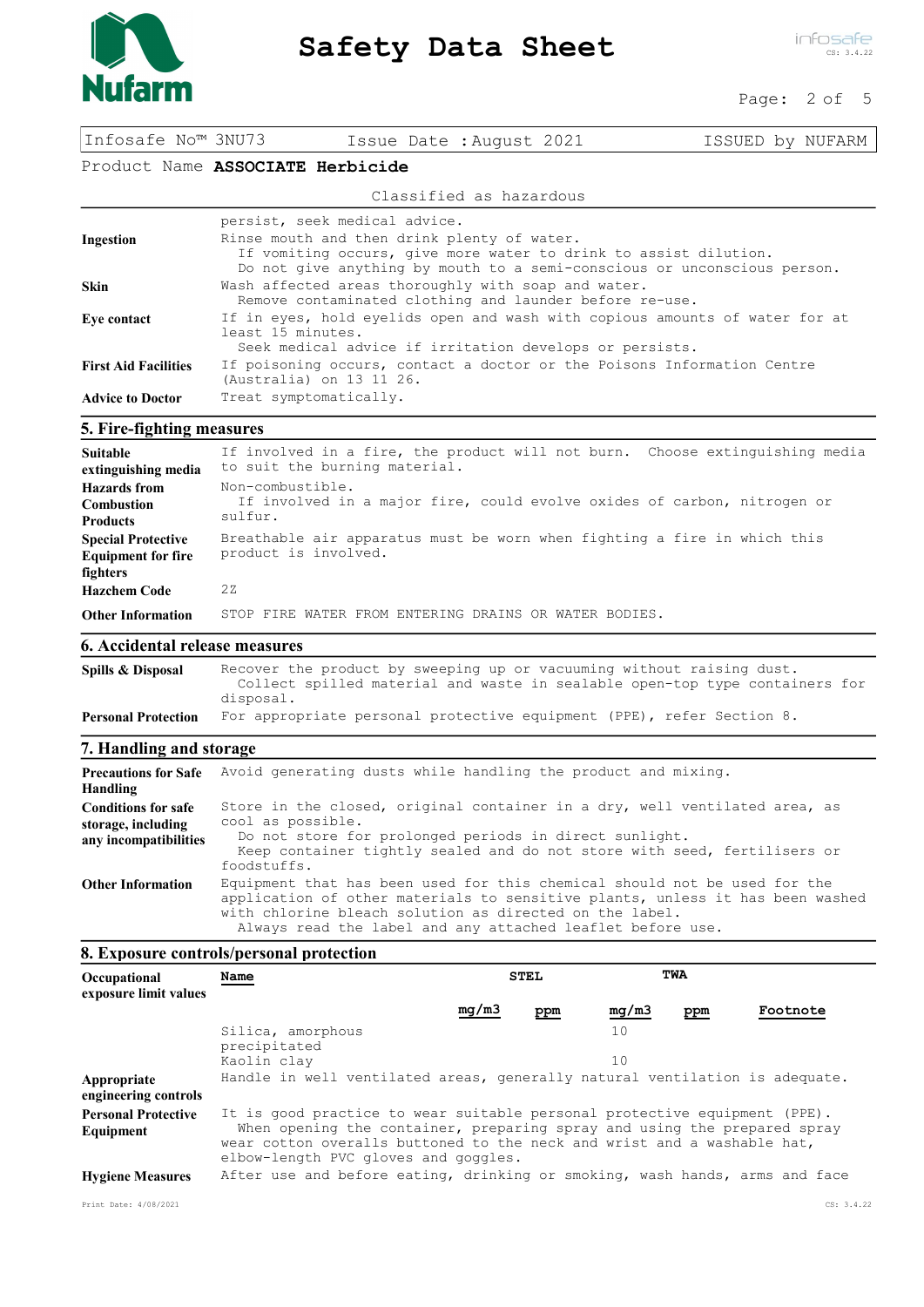

infosafe CS: 3.4.22

Page: 3 of 5

Infosafe No™ 3NU73 Issue Date :August 2021 ISSUED by NUFARM

Product Name ASSOCIATE Herbicide

Classified as hazardous

|                           | thoroughly with soap and water.                                                |
|---------------------------|--------------------------------------------------------------------------------|
|                           | After each day's use, wash contaminated clothing and safety equipment.         |
| <b>Requirements</b>       | Check State or Territory regulations that require people who use pesticides in |
| <b>Concerning Special</b> | their job or business to have training in the application of the materials.    |
| Training                  |                                                                                |

## 9. Physical and chemical properties

| Form                                             | Solid                                                  |
|--------------------------------------------------|--------------------------------------------------------|
| Appearance                                       | Off-white to tan granules                              |
| <b>Solubility in Water</b>                       | Disperses in water.                                    |
| <b>Vapour Pressure</b>                           | 3.3 x 10-7 mPa $(25^{\circ}C,$ metsulfuron methyl)     |
| <b>Partition Coefficient:</b><br>n-octanol/water | Kow Log P is 0.0018 (pH7, 25°C for metsulfuron methyl) |
| <b>Flammability</b>                              | Non combustible material.                              |
| <b>Other Information</b>                         | pKa is 3.8 (20°C, metsulfuron methyl)                  |

# 10. Stability and reactivity

| <b>Chemical Stability</b>                    | Stable under normal conditions.<br>Hydrolyses at pH <7. |
|----------------------------------------------|---------------------------------------------------------|
| <b>Possibility of</b><br>hazardous reactions | Keep away from strong oxidising agents.                 |
| <b>Hazardous</b><br><b>Polymerization</b>    | Hazardous polymerisation is not possible.               |

## 11. Toxicological Information

|                                              | Acute Toxicity - Oral LD50 (rat) >5000 mg/kg for metsulfuron methyl                                                                                                                                                                                                                                                                                                                                    |  |
|----------------------------------------------|--------------------------------------------------------------------------------------------------------------------------------------------------------------------------------------------------------------------------------------------------------------------------------------------------------------------------------------------------------------------------------------------------------|--|
| <b>Acute Toxicity -</b><br>Dermal            | LD50 (rabbit) $>2000$ mg/kg for metsulfuron methyl                                                                                                                                                                                                                                                                                                                                                     |  |
| <b>Acute Toxicity -</b><br><b>Inhalation</b> | LC50 (rat) (4hr) >5 $mq/l$ for metsulfuron methyl                                                                                                                                                                                                                                                                                                                                                      |  |
| Ingestion                                    | Low toxicity.<br>However, swallowing large amounts of concentrate may cause nausea and<br>vomiting.                                                                                                                                                                                                                                                                                                    |  |
| <b>Inhalation</b>                            | Not a likely route of exposure when handling the concentrate.<br>May cause irritation to mucous membranes.                                                                                                                                                                                                                                                                                             |  |
| <b>Skin</b>                                  | May irritate the skin.                                                                                                                                                                                                                                                                                                                                                                                 |  |
| Eye                                          | The concentrate may cause irritation of the eyes.                                                                                                                                                                                                                                                                                                                                                      |  |
| <b>Skin Sensitisation</b>                    | Product is not a skin sensitiser.                                                                                                                                                                                                                                                                                                                                                                      |  |
| <b>Chronic Effects</b>                       | Based on available data, repeated exposures are not anticipated to cause<br>additional significant adverse effects.                                                                                                                                                                                                                                                                                    |  |
| Serious eye<br>damage/irritation             | Mild eye irritant.                                                                                                                                                                                                                                                                                                                                                                                     |  |
| <b>Skin</b><br>corrosion/irritation          | Mild skin irritant.                                                                                                                                                                                                                                                                                                                                                                                    |  |
| <b>Other Information</b>                     | The Australian Acceptable Daily Intake (ADI) for metsulfuron methyl for a<br>human is 0.01 mg/kg/day, set for the public for daily, lifetime exposure. This<br>is based on the NOEL of 1 mg/kg/day, the level determined to show no effects<br>during long term exposure for the most sensitive indicators and the most<br>sensitive species. (Ref: Aust Govt Dept. of APVMA, 'ADI List', April 2020). |  |

# 12. Ecological information

| Persistence and          | Half life in soil is typically 52 days.                               |  |
|--------------------------|-----------------------------------------------------------------------|--|
| degradability            |                                                                       |  |
| <b>Other Precautions</b> | Do not contaminate dams, waterways or sewers with this product or the |  |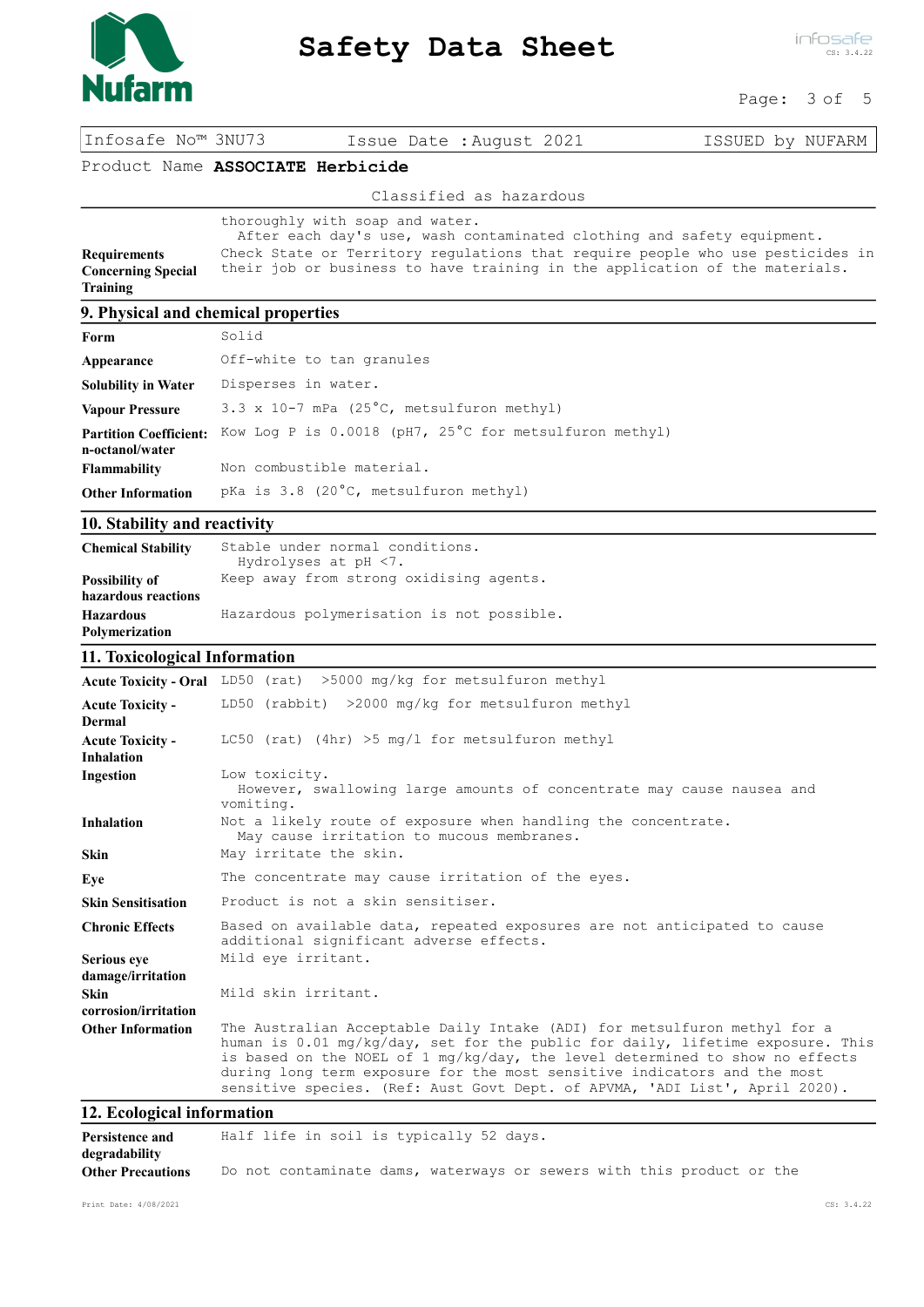

infosafe CS: 3.4.22

#### Page: 4 of 5

Infosafe No™ 3NU73 Issue Date :August 2021 ISSUED by NUFARM

Product Name ASSOCIATE Herbicide

#### Classified as hazardous

|                              | containers which have held this product.                                                                                                                     |
|------------------------------|--------------------------------------------------------------------------------------------------------------------------------------------------------------|
| Environmental                | Spray drift should be avoided, read the label for more information.                                                                                          |
| Protection                   | Do NOT apply, drain or flush equipment on or near desirable trees or other                                                                                   |
|                              | plants, or on an area where their roots extend, or in locations where the                                                                                    |
|                              | chemical may be washed or moved into contact with their roots.                                                                                               |
| <b>Acute Toxicity - Fish</b> | LC50 (96hr) for rainbow trout and bluegill sunfish is $>150$ mg/l for                                                                                        |
|                              | metsulfuron methyl                                                                                                                                           |
| <b>Acute Toxicity -</b>      | EC50 (48hr) for daphnia is >120 mg/l for metsulfuron methyl.                                                                                                 |
| Daphnia                      |                                                                                                                                                              |
| <b>Acute Toxicity -</b>      | $EC50$ (72hr) for algae $0.045$ mg/l.                                                                                                                        |
| Algae                        |                                                                                                                                                              |
| <b>Acute Toxicity -</b>      | The following data is for the active ingredient, metsulfuron methyl.                                                                                         |
| <b>Other Organisms</b>       | Birds: Not toxic to birds. LD50 for mallard duck is $>2510$ mg/kg<br>LD50 for bobwhite quail is $>5620$ mg/kg<br>Bees: Not toxic to bees. LD50 >44.3 µq/bee. |
|                              |                                                                                                                                                              |

# 13. Disposal considerations

| <b>Product Disposal</b>   | On site disposal of the concentrated product is not acceptable.<br>Ideally, the product should be used for its intended purpose. If there is a<br>need to dispose of the product, approach local authorities who hold periodic<br>collections of unwanted chemicals (ChemClear®).                                                                                                                                                                                                                                                                                                                                                                                   |
|---------------------------|---------------------------------------------------------------------------------------------------------------------------------------------------------------------------------------------------------------------------------------------------------------------------------------------------------------------------------------------------------------------------------------------------------------------------------------------------------------------------------------------------------------------------------------------------------------------------------------------------------------------------------------------------------------------|
| <b>Container Disposal</b> | Do not use this container for any other purpose.<br>Triple or preferably pressure rinse containers before disposal. Add<br>rinsings to the spray tank.<br>Dispose of in accordance with local requlations.<br>If recycling, replace cap and return clean containers to recycler or<br>designated collection point.<br>If not recycling, puncture or shred and bury containers in local authority<br>landfill.<br>If no landfill is available, bury the containers below 500mm in a disposal<br>pit specifically marked and set up for this purpose clear of waterways,<br>desirable vegetation and tree roots.<br>Empty containers and product should not be burnt. |

# 14. Transport information

| <b>Transport</b><br><b>Information</b><br><b>Hazchem Code</b> | It is good practice not to transport agricultural chemical products with<br>food, food related materials and animal feedstuffs.<br>2z                                                                                                |
|---------------------------------------------------------------|--------------------------------------------------------------------------------------------------------------------------------------------------------------------------------------------------------------------------------------|
| Storage and<br><b>Transport</b>                               | Classified as non dangerous for transport according to the Australian Code for<br>the Transport of Dangerous Goods by Road and Rail in packs not exceeding 500<br>kg (L) or IBCs not exceeding 3000 kg (L) (Special Provision AU01). |
| <b>UN Number (Sea</b>                                         | 3077                                                                                                                                                                                                                                 |
| Transport)                                                    |                                                                                                                                                                                                                                      |
| <b>IMO Class/Packing</b><br>Group                             | Class 9/PG III                                                                                                                                                                                                                       |
| <b>IMO</b> Marine                                             | Marine pollutant.                                                                                                                                                                                                                    |
| <b>Pollutant</b>                                              |                                                                                                                                                                                                                                      |
| <b>IMO</b> Proper<br><b>Shipping Name</b>                     | ENVIRONMENTALLY HAZARDOUS SUBSTANCE, SOLID, N.O.S. (metsulfuron-methyl)                                                                                                                                                              |

# 15. Regulatory information

| Regulatory<br><b>Information</b> | Australia: WHS requlations (2011) - Schedule 11: classification not listed.                                                           |
|----------------------------------|---------------------------------------------------------------------------------------------------------------------------------------|
| <b>Poisons Schedule</b>          | Not Scheduled                                                                                                                         |
| Packaging &<br>Labelling         | READ SAFETY DIRECTIONS BEFORE OPENING OR USING                                                                                        |
| <b>Other Information</b>         | This product is registered with the Australian Pesticides and Veterinary<br>Medicines Authority (APVMA). APVMA product number: 46361. |